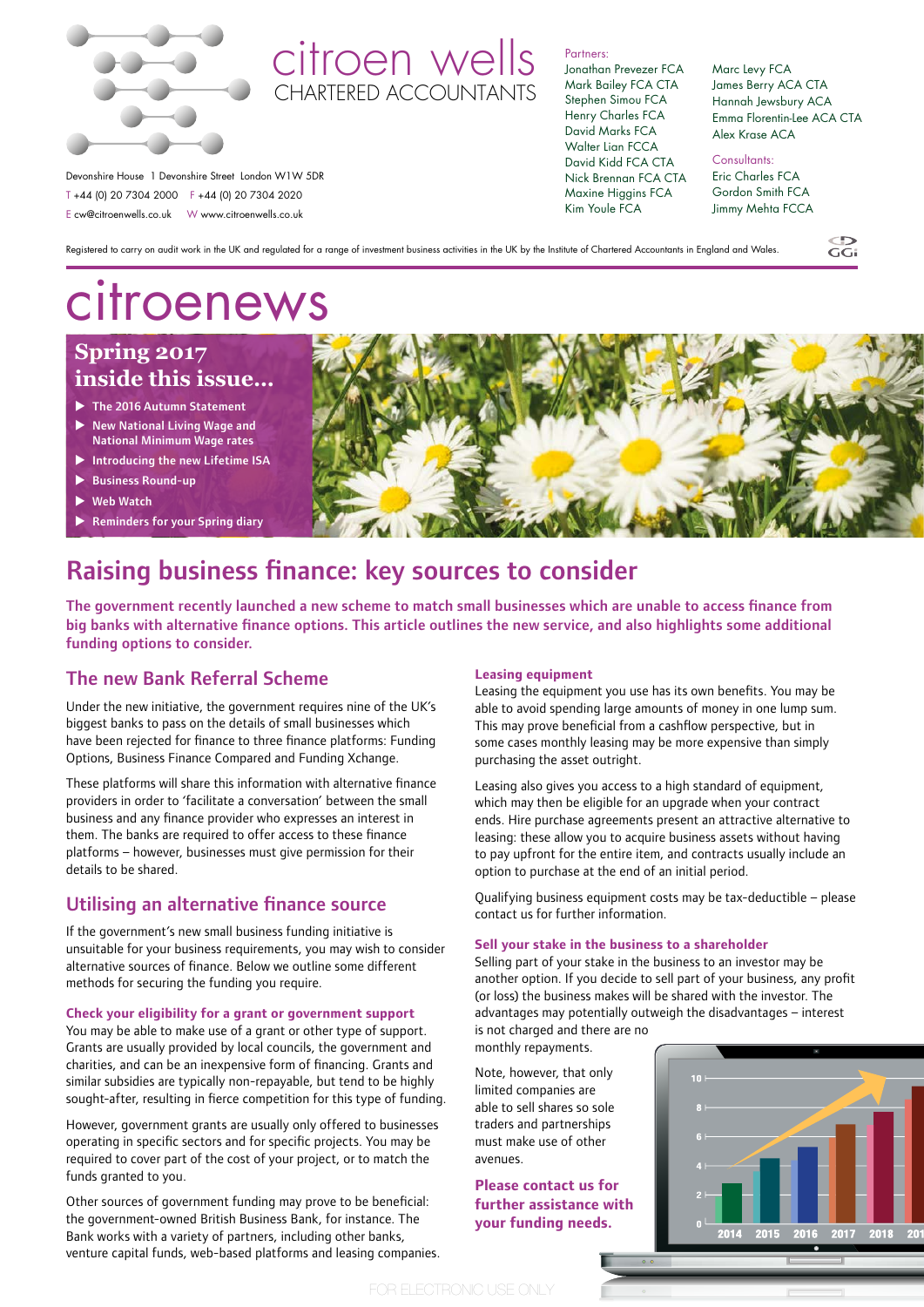

# The 2016 Autumn Statement: a round-up of key measures

In his first major financial statement, the new Chancellor Philip Hammond unveiled a number of measures that may affect you and your business.

#### Business measures

#### **Corporation tax**

The Chancellor reconfirmed that the corporation tax rate, currently 20%, will be reduced to 19% for the financial years beginning 1 April 2017 onwards, with a further reduction to 17% coming into effect for the financial year beginning 1 April 2020.

#### **National insurance contributions (NICs)**

The national insurance secondary (employer) threshold and the national insurance primary (employee) threshold will be aligned from April 2017, meaning that both employees and employers will start paying national insurance on weekly earnings above £157.

#### **Salary sacrifice**

From April 2017, the tax and employer national insurance advantages of salary sacrifice schemes will be removed, except for arrangements relating to pensions (including advice), childcare, Cycle to Work and ultra-low emission cars. Arrangements in place before April 2017 will be protected until April 2018, and arrangements for cars, accommodation and school fees will be protected until April 2021.

#### **VAT flat rate scheme**

A new 16.5% rate of VAT will apply from 1 April 2017 for businesses with limited costs, such as labour-only businesses. Anti-forestalling provisions have been introduced to prevent any business defined as a limited cost trader from continuing to use a lower flat rate beyond 1 April 2017.

#### **Employee shareholder status (ESS)**

The tax advantages linked to shares awarded under ESS have been abolished for arrangements entered into on or after 1 December 2016, and the status itself will be closed to new arrangements at the next legislative opportunity.

### Personal measures

#### **Income tax**

The personal allowance will rise to £11,500 from 6 April 2017, while the higher rate threshold will increase to £45,000, as previously planned. The government has committed to raise the income tax personal allowance to £12,500 and the higher rate threshold to £50,000 by the end of this Parliament.

#### **ISA limits**

From 6 April 2017, the annual subscription limit for Junior ISAs and Child Trust Funds will be uprated in line with CPI to £4,128. As previously announced, the ISA limit will rise from £15,240 to £20,000 from 6 April 2017.

#### **National Living Wage and National Minimum Wage**

The rate of the National Living Wage will increase to £7.50 an hour from April 2017. The government has also accepted all of the recommendations of the Low Pay Commission for the National Minimum Wage (see below).

#### **Money Purchase Annual Allowance (MPAA)**

April 2015 saw the introduction of new pension flexibilities. Once an individual has accessed their pension savings flexibly, if they wish to make any further contributions to a defined contribution pension, tax-relieved contributions are restricted to a special MPAA. Subject to consultation on the detail, the MPAA will be reduced from £10,000 to £4,000 from April 2017.

#### **Insurance premium tax (IPT)**

The standard rate of IPT will rise again from 1 June 2017, from 10% to 12%, marking a doubling of the tax within a period of just over 18 months.

**The Chancellor also revealed that his first Autumn Statement would be his last, as following the Spring 2017 Budget and Finance Bill, future Budgets will be delivered in the Autumn.**

# New National Living Wage and National Minimum Wage rates

In the 2016 Autumn Statement, Chancellor Philip Hammond announced that the National Living Wage (NLW) and the National Minimum Wage (NMW) rates will rise from April 2017.

Any increases in the hourly rates will in future take place in April, rather than in October, as set out in the table.

Mr Hammond also announced additional support targeted at small businesses to help them to comply with the NMW legislation, and a campaign aimed at raising awareness amongst workers and employers regarding their rights and responsibilities.

|                                    | <b>Apprentices*</b> | Age<br>$16 - 17$ | Age<br>$18 - 20$ | Age<br>$21 - 24$ | 25 and<br>over |
|------------------------------------|---------------------|------------------|------------------|------------------|----------------|
| <b>National</b><br>Minimum<br>Wage | £3.50               | £4.05            | £5.60            | £7.05            |                |
| <b>National</b><br>Living Wage     |                     |                  |                  |                  | £7.50          |

*\* under 19, or 19 or over and in the first year of their apprenticeship*

**We can advise on a range of business issues – please contact us for assistance.**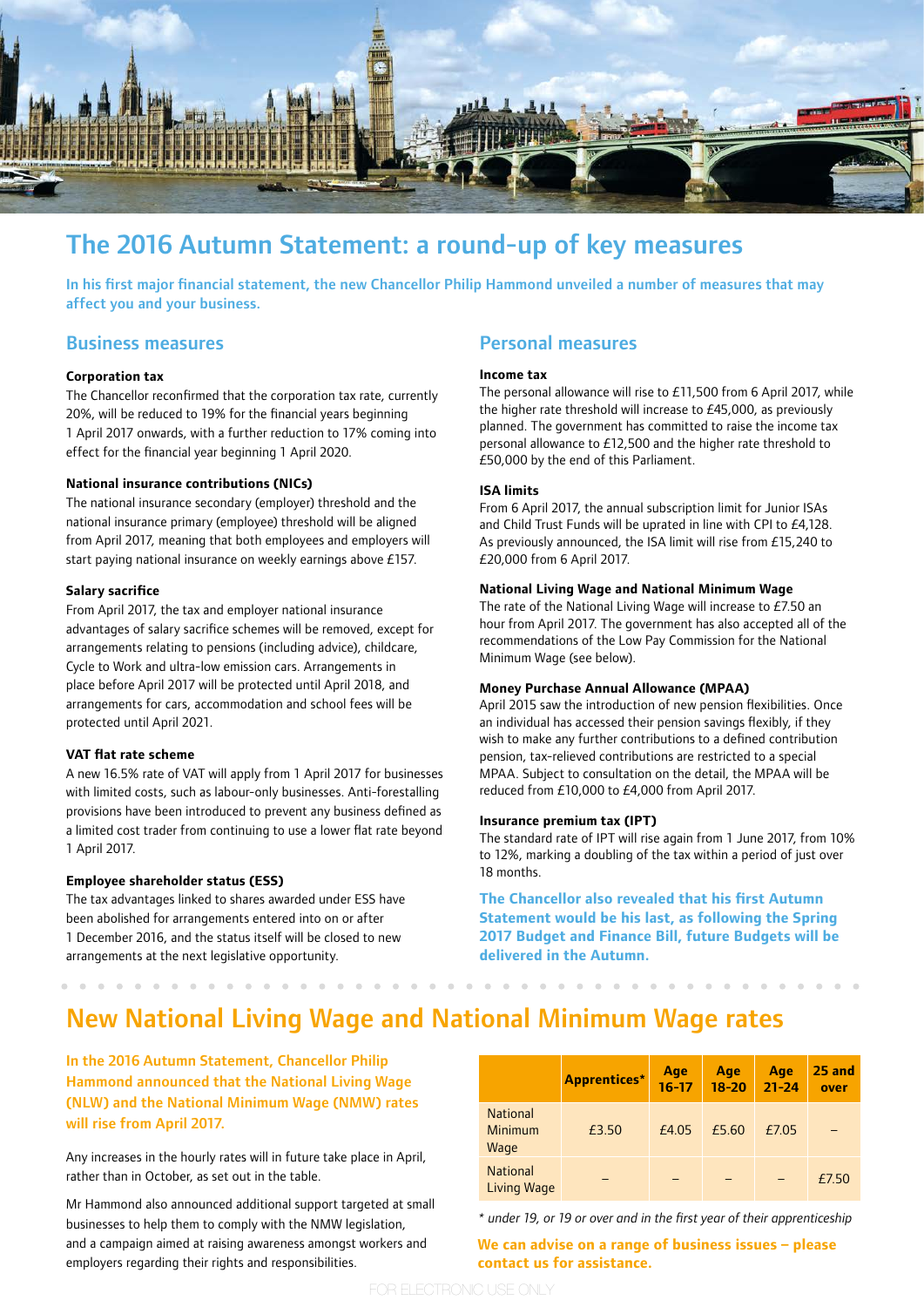R AND COMPANY NGLAND dond

# Introducing the new Lifetime ISA

#### Under 40? If so, then you may be able to apply for the new Lifetime ISA, which is being launched from April.

THE BEARER ON DEMAND THE SUM OF FIVE POUNDS

### What is it?

From April 2017, any adult under the age of 40 will be able to open a new Lifetime ISA account, into which they can deposit up to £4,000 each tax year. They will then receive a 25% bonus from the government on any savings put into the account before their 50th birthday.

Both the tax-free savings and the government bonus can be used for a deposit for a first home in the UK worth up to £450,000 at any time from 12 months after first saving into the account. Alternatively the funds, including the bonus, may be withdrawn from the Lifetime ISA from age 60 tax-free, for any purpose. Lifetime ISA holders can access their savings if they become terminally ill.

Savers can also withdraw money before their 60th birthday for other purposes, but a 25% government charge will be applied to the amount of the withdrawal, together with a 'small additional charge'.

New amounts contributed to a Lifetime ISA will count against an individual's overall ISA limit for the year (£20,000 from April 2017), as well as the Lifetime ISA limit. An individual will only be able to pay into one Lifetime ISA each tax year, as well as a Cash ISA, a Stocks and Shares ISA and an Innovative Finance ISA.

### Lifetime ISA versus Help to Buy ISA

Individuals intending to use the savings to purchase a first home may want to consider whether it is more beneficial to invest in a Lifetime ISA or a Help to Buy ISA, and the decision will depend on their individual circumstances. The table highlights some of the key differences between the accounts.

As a general point, the Lifetime ISA is intended as a long-term savings product, whereas the Help to Buy ISA is designed to be a short-term savings product and is only open to new savers until 30 November 2019.



During the 2017/18 tax year only, savers who already have a Help to Buy ISA will be able to transfer any funds built up before 6 April 2017 into a Lifetime ISA without these counting towards the Lifetime ISA contribution limit.

|                              | <b>Lifetime ISA</b>                                                                                                                                             | <b>Help to Buy ISA</b>                                                                                                        |  |
|------------------------------|-----------------------------------------------------------------------------------------------------------------------------------------------------------------|-------------------------------------------------------------------------------------------------------------------------------|--|
| <b>Savings</b><br>limit      | $E4,000$ a year with<br>no monthly maximum<br>amoint                                                                                                            | $E200$ a month,<br>with an option to<br>invest an additional<br>$£1,000$ in the first<br>year                                 |  |
| <b>Bonus</b>                 | $25\%$ – worth £1,000<br>a year if the maximum<br>amount is saved.<br>There is no minimum<br>contribution limit that<br>must be met before the<br>bonus is paid | $25%$ – capped<br>at maximum of<br>$£3,000.$ A minimum<br>of £1,600 must be<br>invested before<br>the bonus can be<br>claimed |  |
| When is the<br>bonus paid?   | At the end of 2017/18<br>and monthly from<br>2018/19                                                                                                            | At the point of<br>purchase (usually<br>between exchange<br>and completion)                                                   |  |
| Maximum<br>property<br>price | £450,000 anywhere in<br>the UK                                                                                                                                  | £250,000 or<br>£450,000 in London                                                                                             |  |
| <b>Eligibility</b>           | Anyone aged 18-40                                                                                                                                               | Any first-time buyer<br>aged 16 and over                                                                                      |  |

### What about pensions?

FOR ELECTRONIC USE ONLY

Some taxpayers in their 20s and 30s could opt to save into a Lifetime ISA rather than into a pension. However, for higher rate taxpayers the government top-up on pension contributions is effectively 67%, so after full tax relief £6,000 of pension contributions provides an investment of £10,000.

It is also important to consider withdrawal rules. Individuals who are currently eligible for a Lifetime ISA will be able to take money from their pension at age 57 (the minimum pension access age applying from April 2028). Yet they will need to wait until age 60 before withdrawing their money from a Lifetime ISA without losing the bonus, the accrued income associated with it, and also incurring a penalty.

The biggest constraint of the Lifetime ISA will be the annual investment limit of £4,000. Those who can afford to contribute more than this may want to utilise their Lifetime ISA alongside making payments into a pension scheme.

Please contact us if you would like more information on making the most of your wealth.